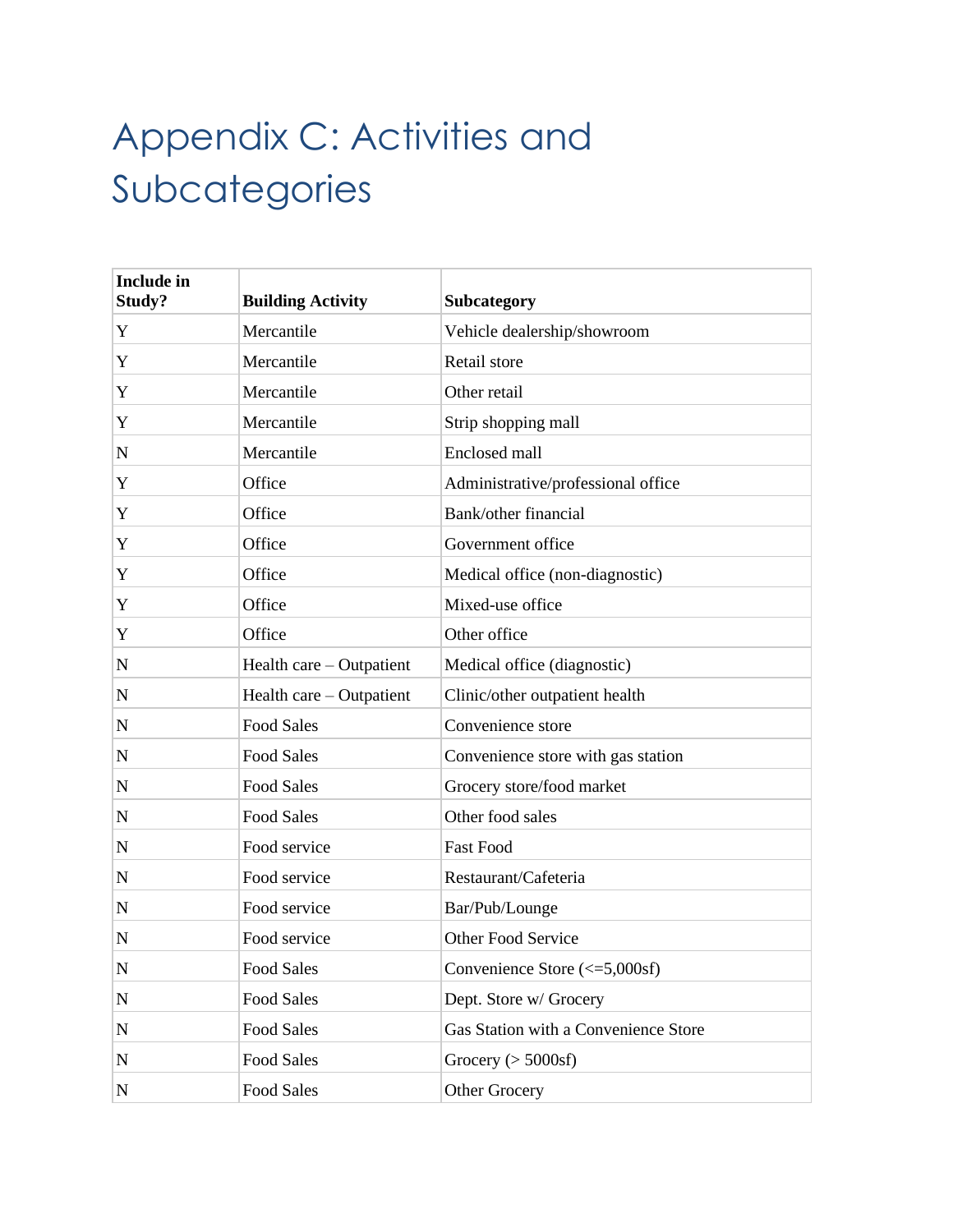| Y           | Office                   | Call Center                                                 |
|-------------|--------------------------|-------------------------------------------------------------|
| Y           | Office                   | City Hall or City Center                                    |
| Y           | Office                   | Contractor's Office (Construction, Plumbing,<br>HVAC, etc.) |
| Y           | Health care – Outpatient | Dental Office                                               |
| Y           | Health care – Outpatient | Medical Clinic / Outpatient Medical                         |
| Y           | Health care – Outpatient | <b>Medical Office</b>                                       |
| Y           | Health care – Outpatient | Medical Urgent Care Clinic                                  |
| Y           | Office                   | Non-Profit or Social Services                               |
| Y           | Office                   | Office- Admin, Professional, Government, Financial          |
| Y           | Office                   | Other Office                                                |
|             | Health care – Outpatient | <b>Outpatient Rehab</b>                                     |
| Y           | Office                   | Religious Office                                            |
| Y           | Office                   | <b>Retail Banking</b>                                       |
| Y           | Office                   | Sales Office                                                |
| Y           | Health care – Outpatient | Veterinarian Office/Clinic                                  |
| ${\bf N}$   | Food service             | Bar, Pub, Lounge                                            |
| ${\bf N}$   | Food service             | Cafeteria                                                   |
| ${\bf N}$   | Food service             | <b>Catering Service</b>                                     |
| ${\bf N}$   | Food service             | Coffee, Doughnut, or Bagel Shop                             |
| $\mathbf N$ | Food service             | <b>Fast Food Restaurant</b>                                 |
| N           | Food service             | Ice Cream or Frozen Yogurt Shop                             |
| ${\bf N}$   | Food service             | Other Restaurant                                            |
| ${\bf N}$   | Food service             | <b>Reception Hall</b>                                       |
| ${\bf N}$   | Food service             | <b>Sit Down Restaurant</b>                                  |
| ${\bf N}$   | Food service             | <b>Take-Out Restaurant</b>                                  |
| ${\bf N}$   | Food service             | <b>Truck Stop</b>                                           |
| Y           | Mercantile               | <b>Auto Parts</b>                                           |
| Y           | Mercantile               | Auto/Boat Dealer/Show room                                  |
| Y           | Mercantile               | Beauty / Barber                                             |
| Y           | Mercantile               | Beer, Wine, or Liquor Store                                 |
| ${\bf N}$   | Mercantile               | Car Wash                                                    |
| Y           | Mercantile               | Clothing                                                    |